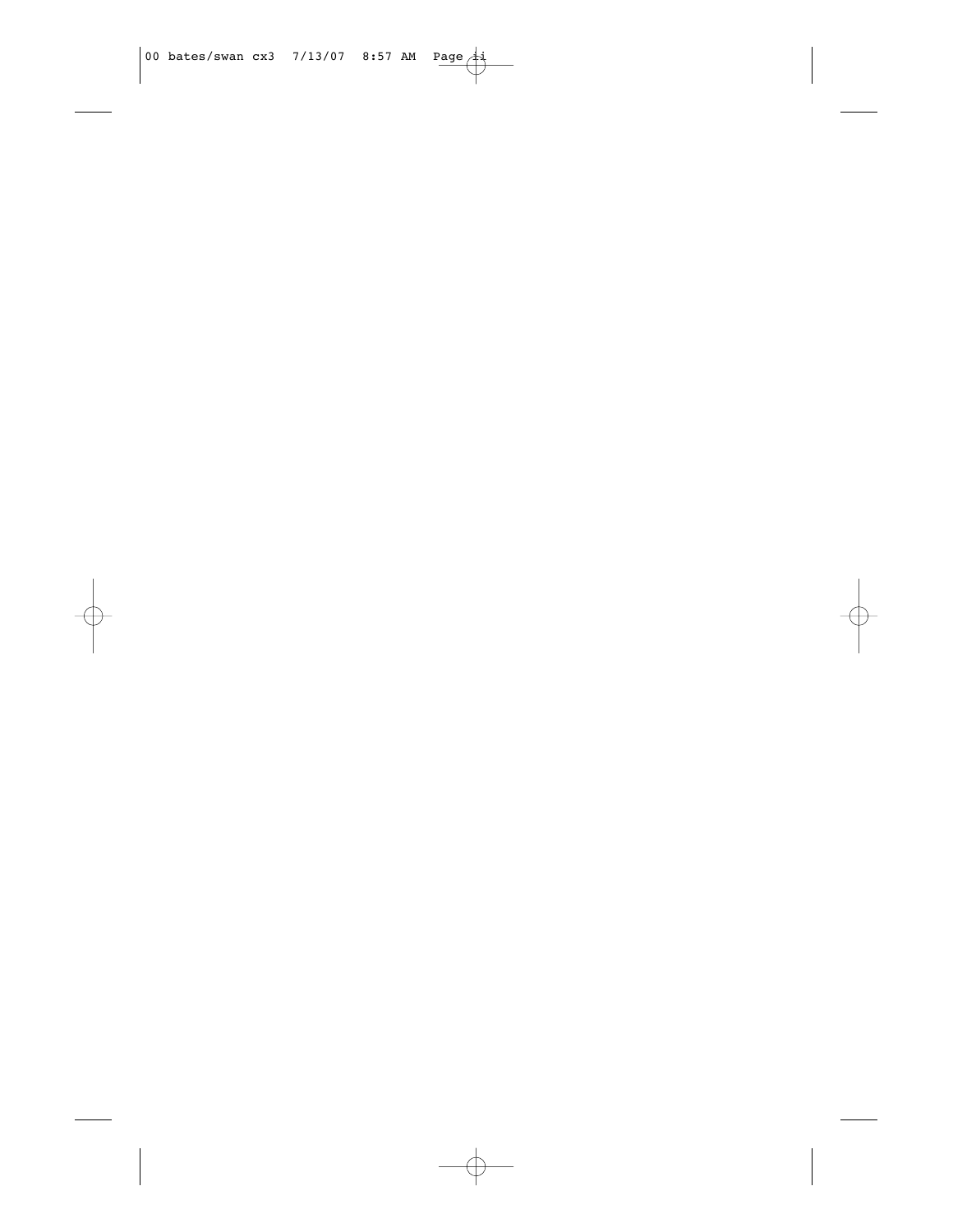## **Through the Eye of Katrina: Social Justice in the United States**

edited by **Kristin A. Bates Richelle S. Swan**

Carolina Academic Press Durham, North Carolina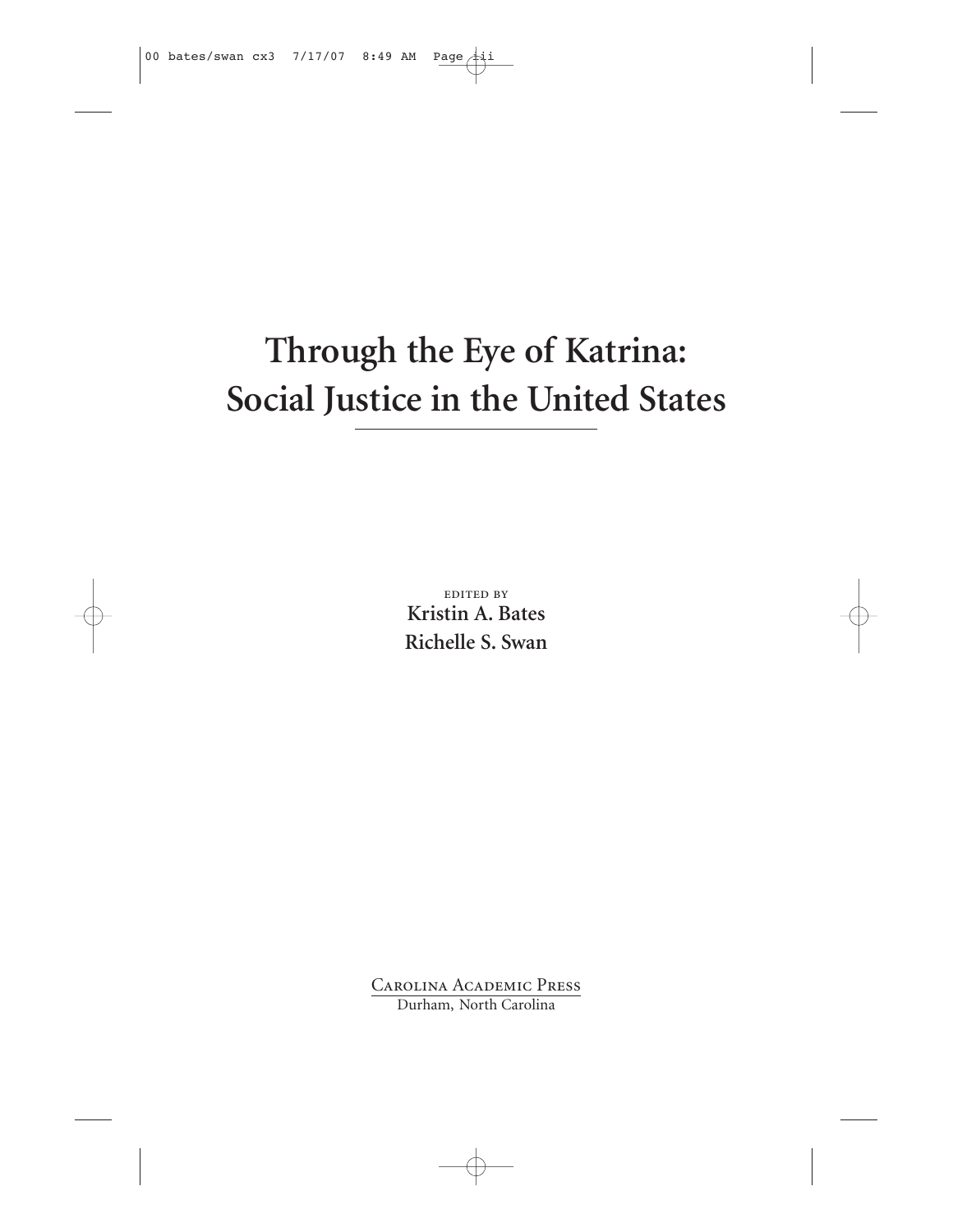Copyright © 2007 Kristin A. Bates Richelle S. Swan All Rights Reserved

#### **Library of Congress Cataloging-in-Publication Data**

Through the eye of Katrina : social justice in the United States / [edited] by Kristin A. Bates, Richelle S. Swan.

p. cm. Includes bibliographical references. ISBN 978-1-59460-288-7 (alk. paper)

1. Hurricane Katrina, 2005--Social aspects. 2. Social justice--United States. 3. Disaster relief--Social aspects--Louisiana--New Orleans. 4. Marginality, Social--Lousiana--New Orleans. 5. Poor--Government policy--United States. 6. New Orleans (La.)--Race relations. 7. United States--Race relations. I.

Bates, Kristin Ann. II. Swan, Richelle S. III. Title.

HV636 2005 .N4 T47 2007 976.3'35064--dc22

2007021275

Carolina Academic Press 700 Kent Street Durham, NC 27701 Telephone (919) 489-7486 Fax (919) 493-5668 www.cap-press.com

Printed in the United States of America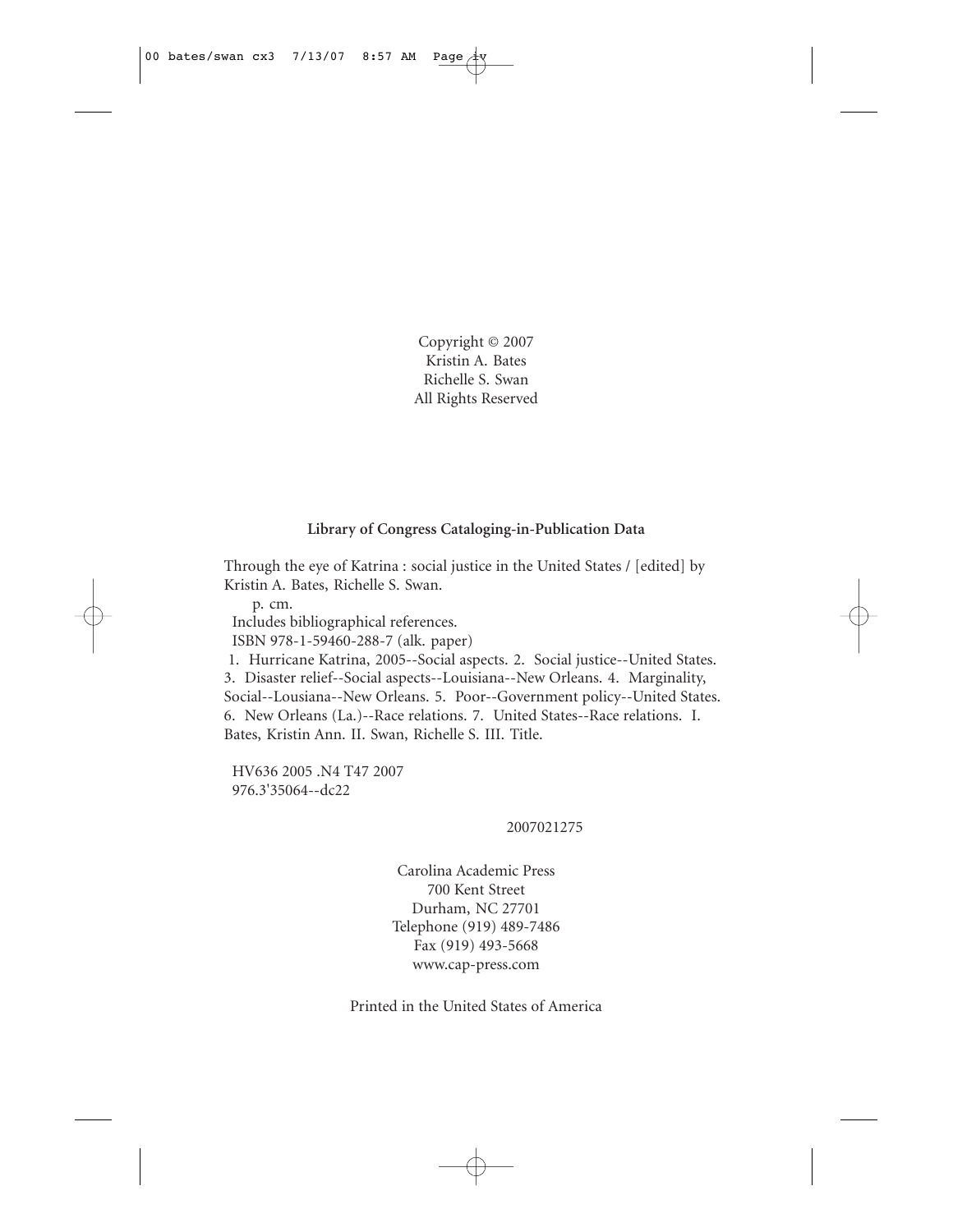*This book is for the victims of Hurricane Katrina and the victims of social injustice everywhere, and to those dedicated to the struggle for social justice and social change.*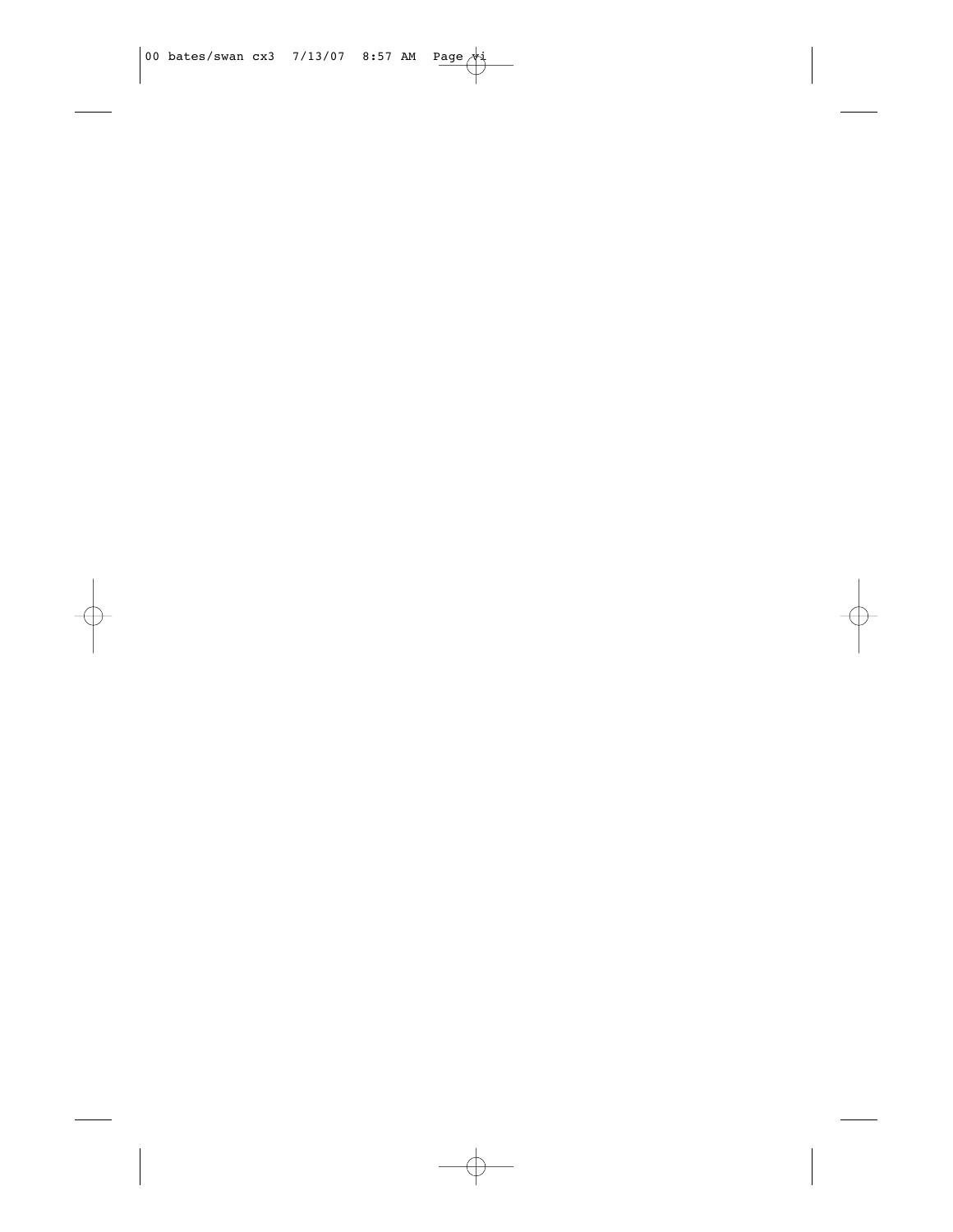### **Contents**

| Preface          |                                                                                                   | xvii |
|------------------|---------------------------------------------------------------------------------------------------|------|
| Acknowledgments  |                                                                                                   | xix  |
| Chapter 1        | Social Justice in the Face of the Storm: When Natural<br><b>Disasters Become Social Disasters</b> |      |
|                  | Richelle S. Swan and Kristin A. Bates                                                             | 3    |
|                  | A Dangerous Equation: Social Injustice Equals Social Disaster                                     | 5    |
|                  | Looking at Hurricane Katrina through Multiple Lenses                                              | 7    |
|                  | Images from the Past: Social Justice and Hurricane Katrina                                        |      |
|                  | in Context                                                                                        | 7    |
|                  | Images of the Disaster: Reactions to Hurricane Katrina                                            | 9    |
|                  | Images of the Future: Policy, Activism, and Justice                                               | 10   |
| References       |                                                                                                   | 12   |
|                  | <b>Section One</b>                                                                                |      |
|                  | Images from the Past:                                                                             |      |
|                  | Social Justice and Hurricane Katrina                                                              |      |
|                  | in Context                                                                                        |      |
| <b>Chapter 2</b> | Setting the Stage: Roots of Social Inequity and the Human<br>Tragedy of Hurricane Katrina         |      |
|                  | DeMond S. Miller and Jason Rivera                                                                 | 15   |
|                  | The Hurricane Everyone Feared                                                                     | 15   |
|                  | Social Conditions prior to Katrina                                                                | 17   |
|                  | Katrina and Environmental Justice Concerns                                                        | 21   |
|                  | The History of Flooding in the Mississippi Valley                                                 | 22   |
|                  | Historical, Social, and Environmental Factors                                                     | 24   |
|                  | Colonialism                                                                                       | 24   |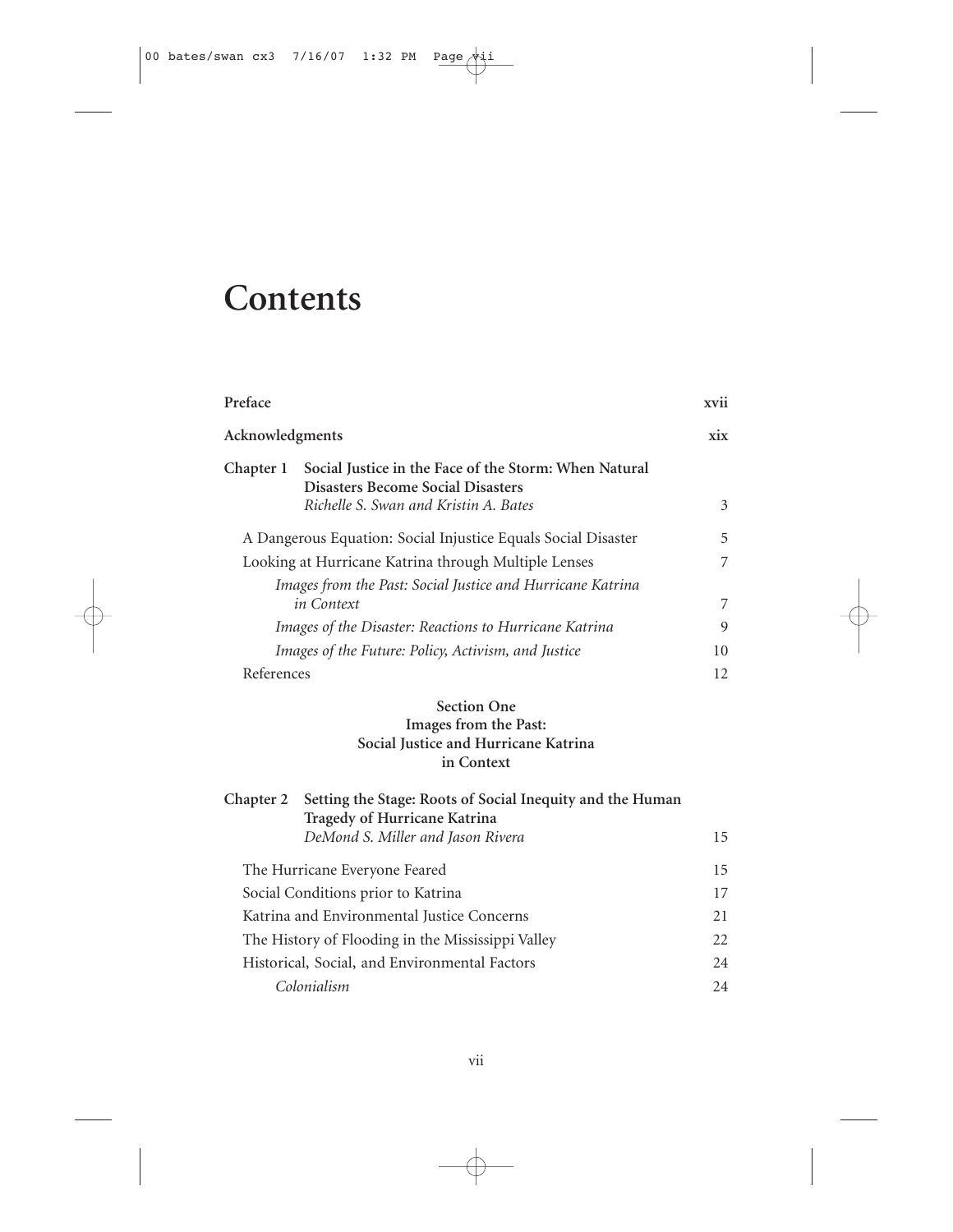|              | Reconstruction                                                                                                                                                                        | 26 |
|--------------|---------------------------------------------------------------------------------------------------------------------------------------------------------------------------------------|----|
|              | The Creation of Redeemer Governments and Segregation                                                                                                                                  | 28 |
|              | Civil Rights Movement                                                                                                                                                                 | 29 |
| Conclusion   |                                                                                                                                                                                       | 30 |
| References   |                                                                                                                                                                                       | 32 |
| Chapter 3    | "Revolutions May Go Backwards": The Persistence<br>of Voter Disenfranchisement in the United States<br>Michelle Inderbitzin, Kelly Fawcett, Christopher Uggen<br>and Kristin A. Bates | 37 |
|              | Critical Race Theory                                                                                                                                                                  | 38 |
|              | Race and the History of Voter Disenfranchisement                                                                                                                                      | 39 |
|              | Race and Felon Disenfranchisement                                                                                                                                                     | 42 |
|              | Race and Voter Disenfranchisement after Katrina                                                                                                                                       | 44 |
|              | Controlling Race through Disenfranchisement                                                                                                                                           | 49 |
| References   |                                                                                                                                                                                       | 50 |
| Chapter 4    | Locked and Loaded: The Prison Industrial Complex and the<br>Response to Hurricane Katrina<br>Shana Agid                                                                               | 55 |
|              | Context for Disaster: The Prison Industrial Complex                                                                                                                                   | 57 |
|              | Before the Storm: New Orleans, Louisiana, and the PIC in Brief                                                                                                                        | 65 |
|              | When the Storm Hit: "Law and Order" in a Flooded New Orleans                                                                                                                          | 67 |
| Conclusion   |                                                                                                                                                                                       | 71 |
| References   |                                                                                                                                                                                       | 72 |
| Chapter 5    | Social Justice Movements: Education Disregarded,<br><b>Lessons Ignored</b><br>Richelle S. Swan                                                                                        | 77 |
| Introduction |                                                                                                                                                                                       | 77 |
|              | Defining Social Movements                                                                                                                                                             | 78 |
|              | The Civil Rights Movement                                                                                                                                                             | 79 |
|              | The Labor Movement                                                                                                                                                                    | 82 |
|              | The Environmental Justice Movement                                                                                                                                                    | 85 |
| Conclusion   |                                                                                                                                                                                       | 89 |
| References   |                                                                                                                                                                                       | 90 |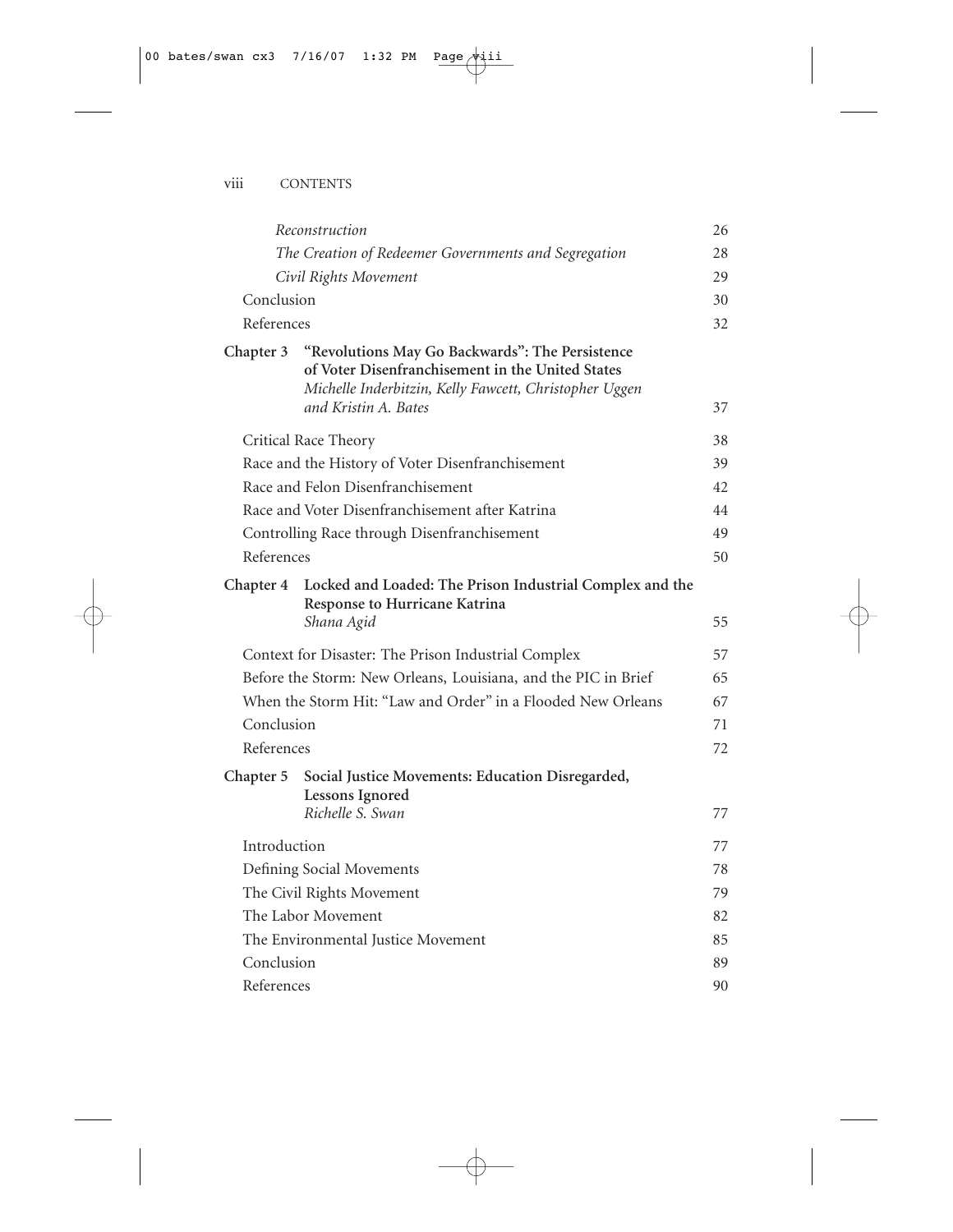| Chapter 6  | Reminders of Poverty, Soon Forgotten<br>Alexander Keyssar                                           | 95  |
|------------|-----------------------------------------------------------------------------------------------------|-----|
|            | <b>Section Two</b><br>Images from the Disaster:<br><b>Reactions to Hurricane Katrina</b>            |     |
| Chapter 7  | New Song, Same Old Tune: Racial Discourse in the Aftermath of<br>Hurricane Katrina                  |     |
|            | Ashley "Woody" Doane                                                                                | 105 |
|            | Racial Ideologies and Racial Politics                                                               | 106 |
|            | New Song: Hurricane Katrina and the Racial Divide                                                   | 108 |
|            | Same Old Tune: Color-Blindness and the Denial of Racism                                             | 110 |
|            | And the Beat Goes On: Katrina and Racial Discourse in 2006                                          | 112 |
|            | A Final Note: Hurricane Katrina and Racial Justice                                                  | 115 |
| References |                                                                                                     | 117 |
| Chapter 8  | "Reasonable Racism": The "New" White Supremacy and<br>Hurricane Katrina                             |     |
|            | Dreama G. Moon and Anthony Hurst                                                                    | 125 |
|            | Choosing a Hate Site to Analyze                                                                     | 127 |
|            | American Renaissance                                                                                | 127 |
|            | White Fictions and Racial "Realism"                                                                 | 128 |
|            | Civilized White/Uncivilizable Black                                                                 | 130 |
|            | No Bridge Across                                                                                    | 131 |
|            | White Man's Burden                                                                                  | 132 |
|            | Racial "Realism" and Common White Racial Attitudes                                                  | 134 |
|            | Connecting the Dots: White Supremacist Discourse and<br>the Everyday Expressions of White Supremacy | 136 |
|            | No Bridge Across                                                                                    | 138 |
|            | White Man's Burden                                                                                  | 139 |
|            | On a Closing Note                                                                                   | 140 |
| References |                                                                                                     | 140 |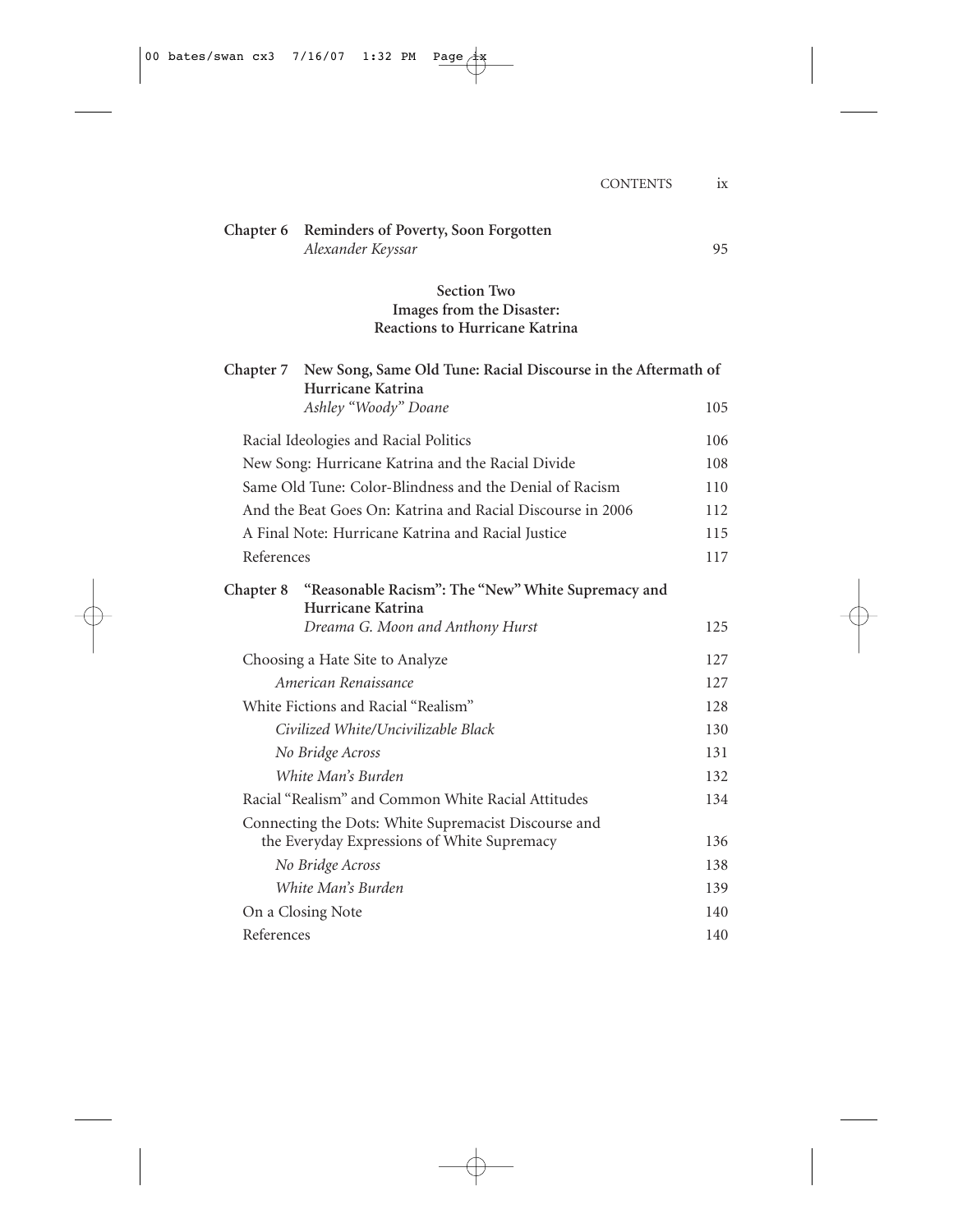| Chapter 9                   | Katrina's Latinos: Vulnerability and Disasters in Relief and<br>Recovery                                                                                                                                                                                                            | 147 |
|-----------------------------|-------------------------------------------------------------------------------------------------------------------------------------------------------------------------------------------------------------------------------------------------------------------------------------|-----|
|                             | Nicole Trujillo-Pagán                                                                                                                                                                                                                                                               |     |
| Method                      |                                                                                                                                                                                                                                                                                     | 149 |
|                             | Latinos and New Orleans                                                                                                                                                                                                                                                             | 151 |
|                             | Citizenship, Vulnerability, and the Right to Aid                                                                                                                                                                                                                                    | 152 |
|                             | Relief Assistance and Federal Welfare Policy                                                                                                                                                                                                                                        | 154 |
|                             | Latinos and Disaster                                                                                                                                                                                                                                                                | 159 |
| Conclusion                  |                                                                                                                                                                                                                                                                                     | 164 |
| References                  |                                                                                                                                                                                                                                                                                     | 165 |
| Chapter 10                  | From Invisibility to Hypervisibility: The Complexity of<br>Race, Survival, and Resiliency for the Vietnamese-American<br><b>Community in Eastern New Orleans</b><br>Karen J. Leong, Christopher Airriess, Angela Chia-Chen Chen,<br>Verna Keith, Wei Li, Ying Wang, and Karen Adams | 169 |
|                             | A Tale of Two Communities                                                                                                                                                                                                                                                           | 172 |
|                             | Beyond a Black and White Analysis of Katrina                                                                                                                                                                                                                                        | 173 |
|                             | Community Capital and Social Justice                                                                                                                                                                                                                                                | 178 |
| References                  |                                                                                                                                                                                                                                                                                     | 182 |
| Chapter 11                  | Disaster Pornography: Hurricane Katrina, Voyeurism,<br>and the Television Viewer                                                                                                                                                                                                    |     |
|                             | Benjamin R. Bates and Rukhsana Ahmed                                                                                                                                                                                                                                                | 187 |
|                             | Media and the Framing of Disaster                                                                                                                                                                                                                                                   | 188 |
|                             | Defining Disaster Pornography                                                                                                                                                                                                                                                       | 189 |
| Analysis                    |                                                                                                                                                                                                                                                                                     | 191 |
|                             | <b>Concluding Remarks</b>                                                                                                                                                                                                                                                           | 197 |
| References                  |                                                                                                                                                                                                                                                                                     | 198 |
| Chapter 12                  | Access to Mediated Emergency Messages: Differences in<br>Crisis Knowledge across Age, Race, and Socioeconomic<br><b>Status</b><br>Kenneth Lachlan, Patric R. Spence, and Christine Eith                                                                                             | 203 |
|                             |                                                                                                                                                                                                                                                                                     |     |
| Introduction                |                                                                                                                                                                                                                                                                                     | 203 |
| Crisis Communication Basics |                                                                                                                                                                                                                                                                                     | 205 |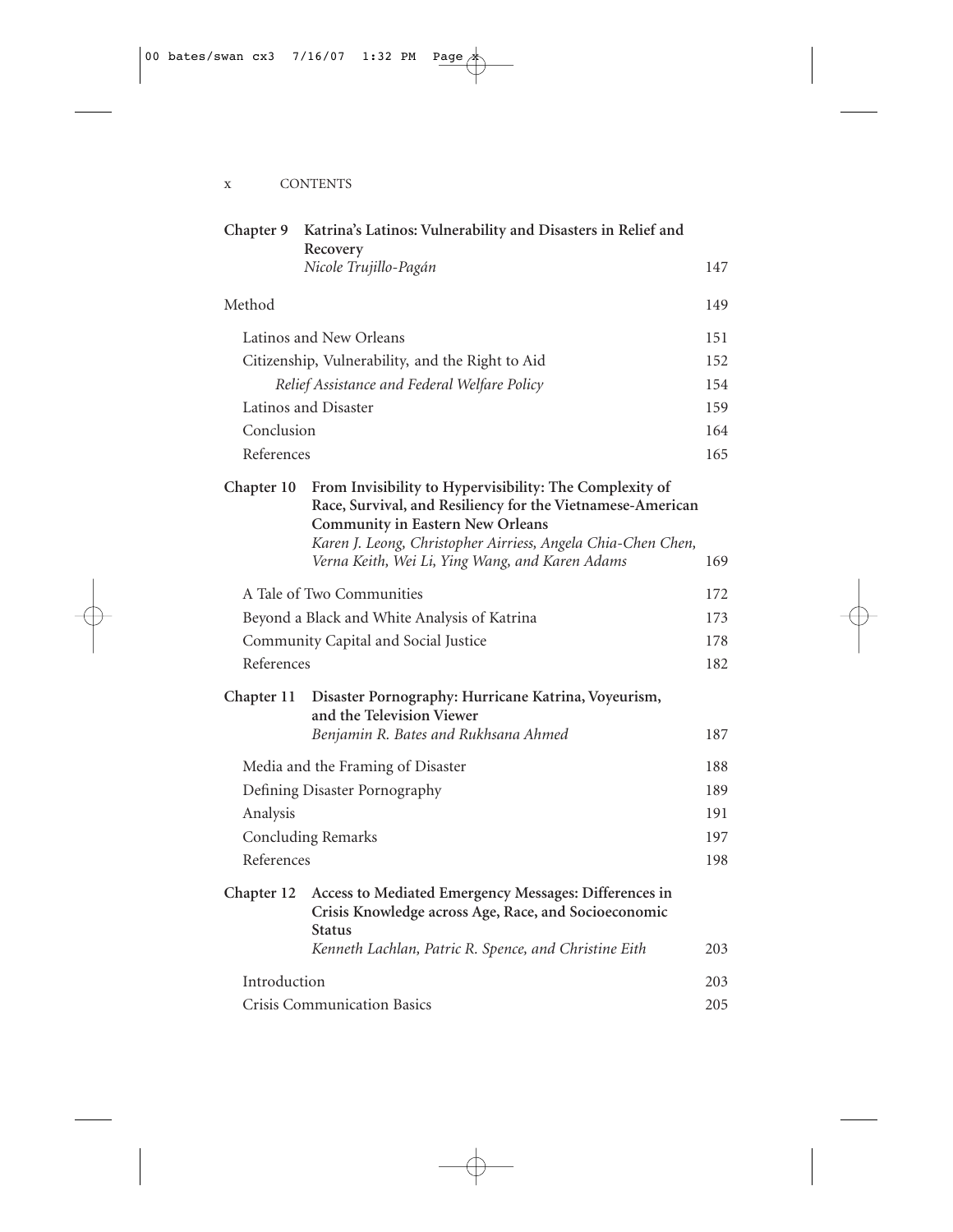| Knowledge Gap Hypothesis                                                                         | 206 |
|--------------------------------------------------------------------------------------------------|-----|
| Evacuees and Their Experiences                                                                   | 208 |
| Information Seeking Prior to the Storm                                                           | 210 |
| <b>Primary Information Sources</b>                                                               | 210 |
| Crisis Preparation                                                                               | 210 |
| Message Adequacy                                                                                 | 211 |
| Analyses                                                                                         | 211 |
| Discussion                                                                                       | 214 |
| Conclusion                                                                                       | 215 |
| Limitations                                                                                      | 217 |
| References                                                                                       | 217 |
| Chapter 13<br>Discrimination, Segregation, and the Racialized Search for<br>Housing Post-Katrina |     |
| Jeannie Haubert Weil                                                                             | 221 |
| Introduction                                                                                     | 222 |
| Racetalk and Accounts                                                                            | 224 |
| Data and Methods                                                                                 | 226 |
| "I know it is wrong but ": Excuses for Race-Based Exclusions                                     | 227 |
| Scapegoating                                                                                     | 228 |
| Defeasibility                                                                                    | 229 |
| The Sad Tale                                                                                     | 231 |
| "It's not wrong because ": Justifications for race-based exclusions                              | 232 |
| Denial of the Victim                                                                             | 232 |
| "I prefer a black family": Responses to White Prejudice                                          | 234 |
| Discussion and Conclusion                                                                        | 235 |
| References                                                                                       | 236 |
| The Voices of Katrina: Ethos, Race, and Congressional<br>Chapter 14<br><b>Testimonials</b>       |     |
| Terence Check                                                                                    | 239 |
| Ethos and the Art of Persuasion                                                                  | 241 |
| A Voice to the People: Congressional Hearings on Race and Katrina                                | 243 |
| Re-thinking Ethos and Race                                                                       | 251 |
| References                                                                                       | 254 |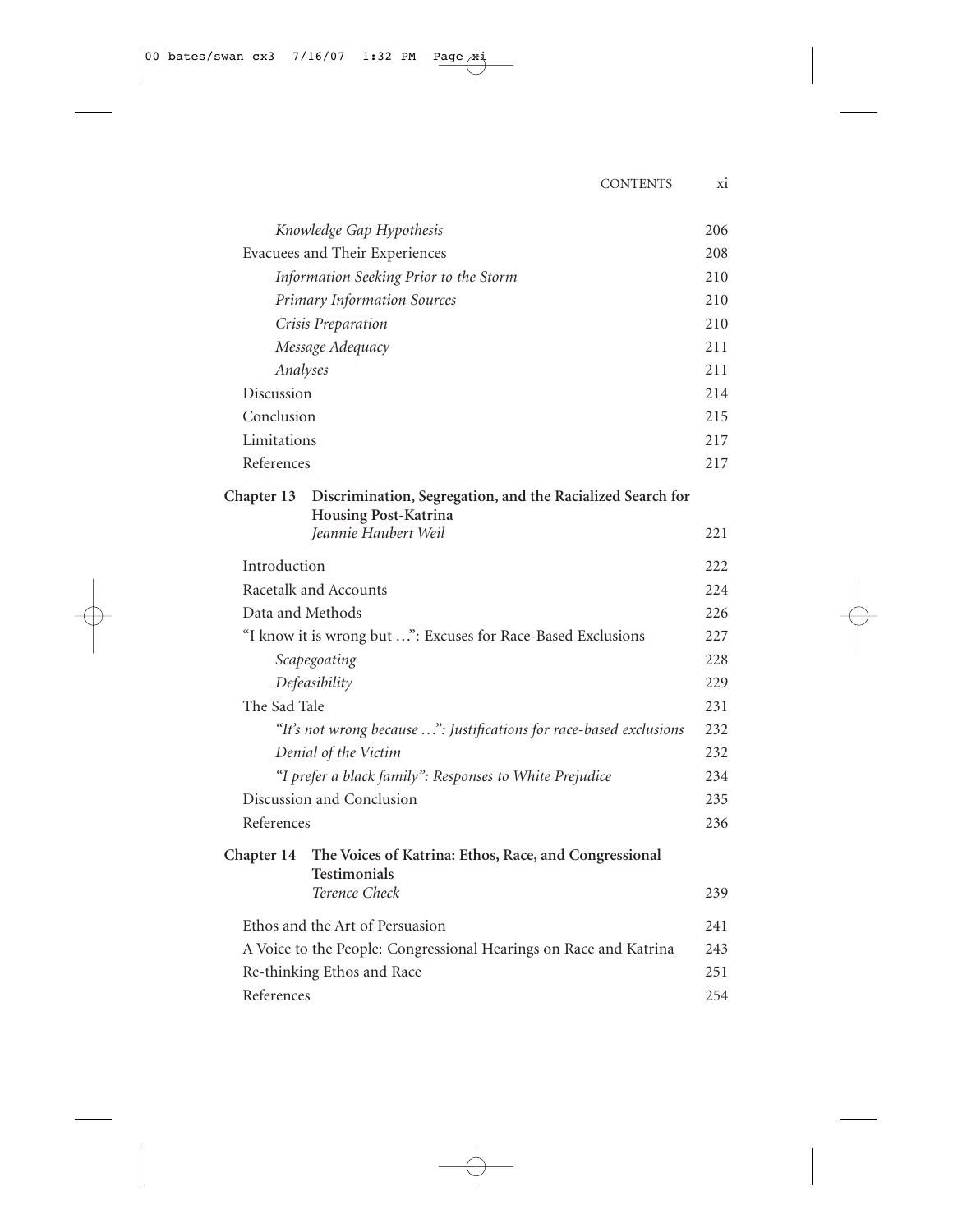#### **Section Three Images of the Future: Policy, Activism, and Justice**

| Chapter 15              | George Bush Does Not Care about Black People:<br>Hip-Hop and the Struggle for Katrina Justice                                                |     |
|-------------------------|----------------------------------------------------------------------------------------------------------------------------------------------|-----|
|                         | David J. Leonard                                                                                                                             | 261 |
| Introduction            |                                                                                                                                              | 261 |
|                         | George Bush Doesn't Care about Black People: So Says Kanye West                                                                              | 263 |
|                         | Hip-Hop to the Rescue: Mainstream Rappers and Hurricane Katrina                                                                              | 266 |
|                         | Underground Hip-Hop: The Internet and the Struggle for Justice                                                                               | 272 |
|                         | Hip-Hop and a Social Justice Imagination                                                                                                     | 275 |
| References              |                                                                                                                                              | 281 |
| Chapter 16              | Ordinary Struggle and the "Public Good": Navigating<br>Vernacular Voices, State Power, and the Public Sphere<br>in Quests for Social Justice |     |
|                         | Lisa R. Foster                                                                                                                               | 285 |
|                         | Locating Rhetoric in Relation to Social Justice                                                                                              | 287 |
| <b>Textual Analysis</b> |                                                                                                                                              | 288 |
|                         | Displacement as Public Responsibility or Public Threat                                                                                       | 289 |
|                         | Displacement as a Public Loss or Public Gain                                                                                                 |     |
| Conclusion              |                                                                                                                                              | 299 |
| References              |                                                                                                                                              | 300 |
| Chapter 17              | Human Rights in Disaster Policy: Improving the Federal<br>Response to Natural Disasters, Disease Pandemics, and<br><b>Terrorist Attacks</b>  |     |
|                         | Hannibal Travis                                                                                                                              | 303 |
| Introduction            |                                                                                                                                              | 303 |
|                         | Human Rights Implications of Natural and Human-Made Disasters                                                                                | 304 |
|                         | The Lessons of 9/11: Heeding Warnings, Sharing Information,<br><b>Evacuating Victims</b>                                                     | 305 |
|                         | Warnings That Were Not Passed on to the Public or First Responders                                                                           | 306 |
|                         | Victims Who Were Not Evacuated                                                                                                               | 307 |
|                         | Civilians Whose Health and Safety Were Not Protected                                                                                         | 309 |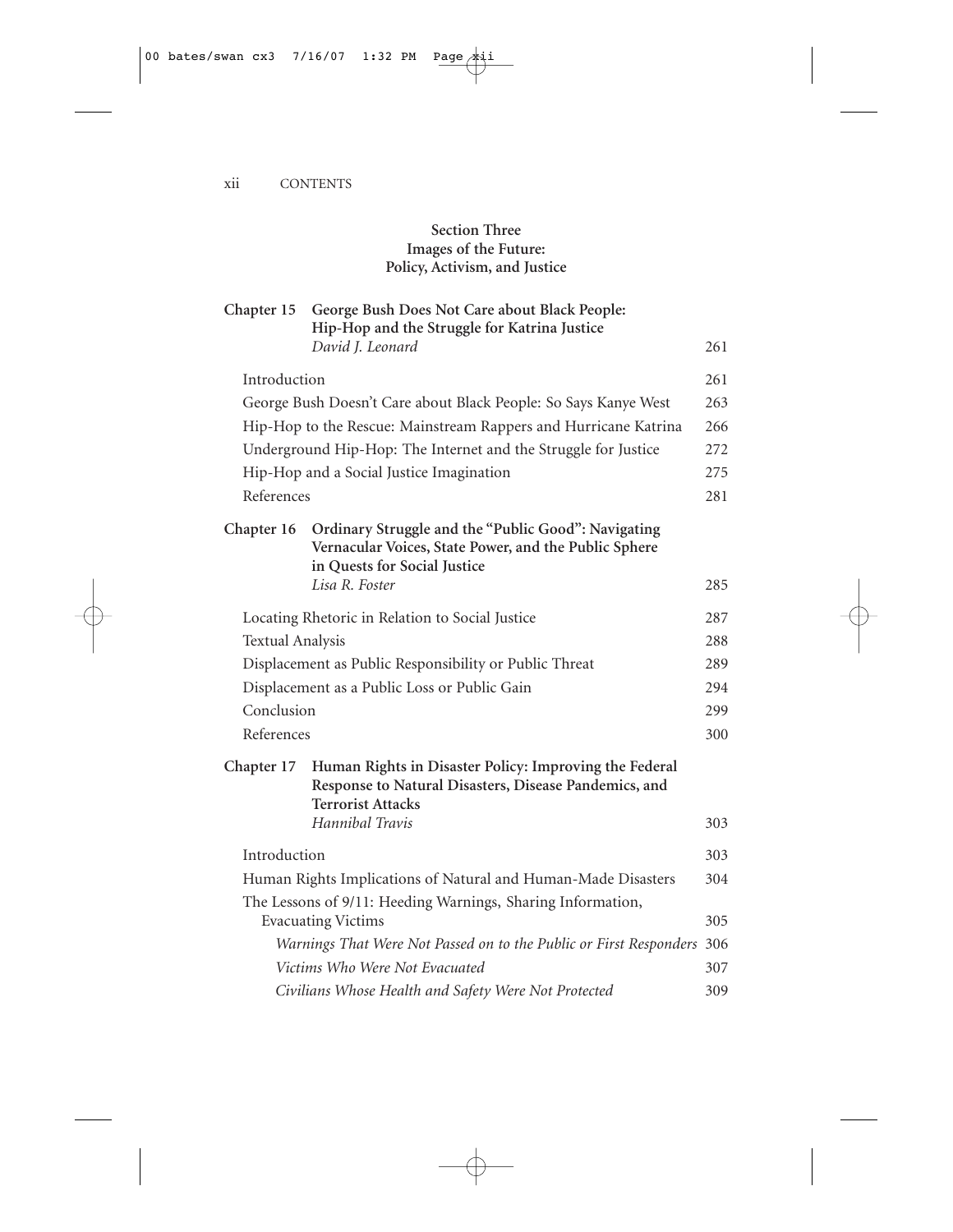| Hurricane Katrina: Ignored Warnings, Withheld Information, and                         |     |
|----------------------------------------------------------------------------------------|-----|
| a Delayed Evacuation                                                                   | 310 |
| The Warnings: Visions of Nightmares                                                    | 311 |
| The Evacuations: A Deadly Delay                                                        | 311 |
| The Relief and Reconstruction Effort: A Mammoth Effort,<br><b>But Slow Improvement</b> | 315 |
| Emerging Threats: Bird Flu, Earthquakes, Tsunamis, and Nuclear<br>Terrorism            | 317 |
| Toward Comprehensive and Forward-Looking National Disaster<br>Policies                 | 318 |
| Nationalizing Responses to Inherently Interstate and Global Disasters                  | 318 |
| Redirecting Disaster Dollars Based on Need                                             | 320 |
| Removing the Underlying Barriers to Self-Protection                                    | 322 |
| Providing Better Access to Knowledge in the Service of Human Rights 324                |     |
| Conclusion                                                                             | 325 |
| References                                                                             | 326 |
| Hurricane Katrina and the Nation's Obligation<br>Chapter 18<br>to Black Colleges       |     |
| Marybeth Gasman and Noah D. Drezner                                                    | 337 |
| Background on New Orleans' Black Colleges                                              | 338 |
| <b>Starting from Disadvantage</b>                                                      | 339 |
| Damage Done                                                                            | 340 |
| Are Blacks Helping Their Own?                                                          | 342 |
| Who Else is Giving to New Orleans' Black Colleges?                                     | 343 |
| The Individual Responsibility of Americans                                             | 344 |
| References                                                                             | 345 |
| Appendix A                                                                             | 347 |
| Prominent Graduates of Xavier, Dillard and Southern                                    | 347 |
| Xavier University of Louisiana                                                         | 347 |
| Dillard University                                                                     | 347 |
| Southern University at New Orleans                                                     | 347 |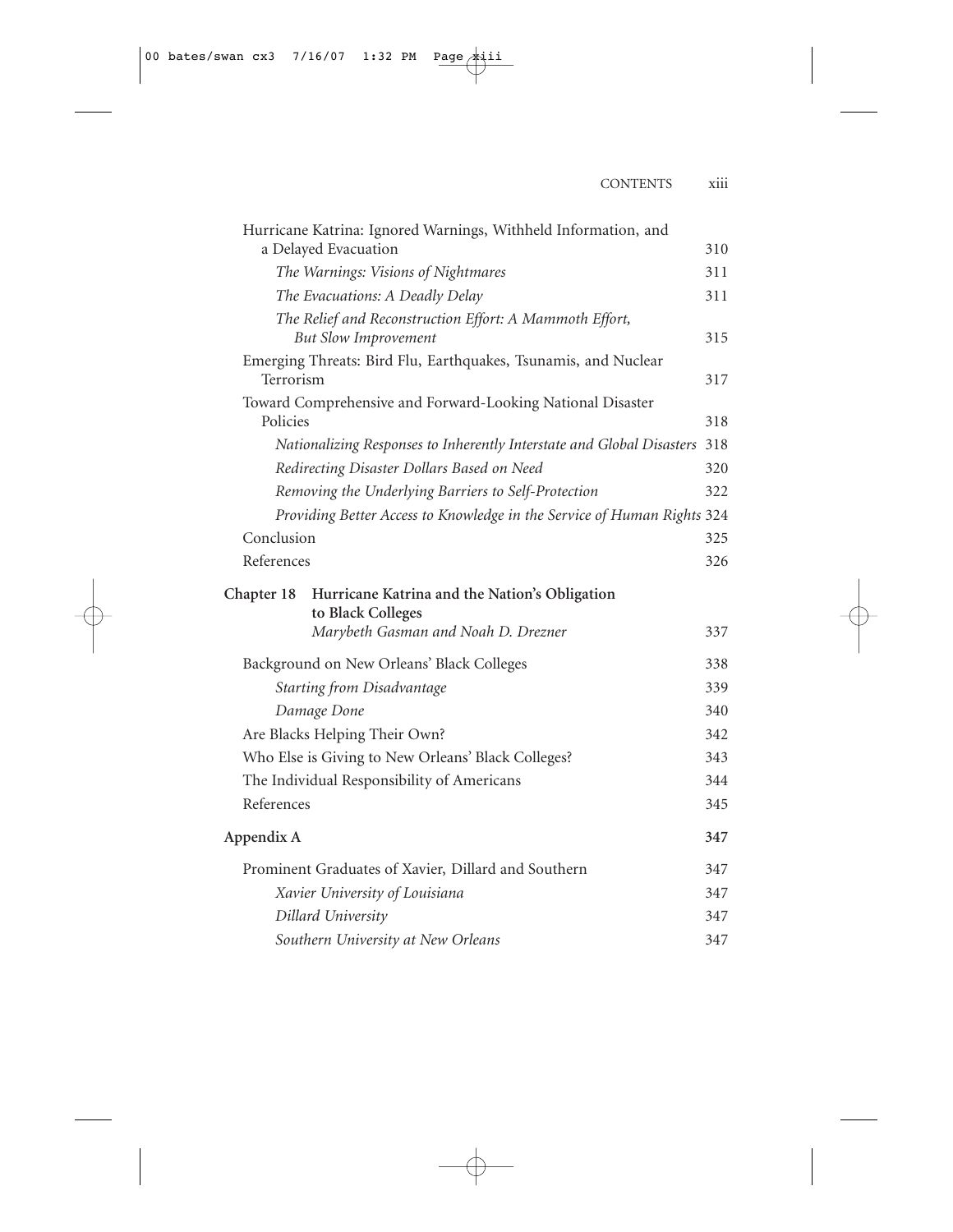| Chapter 19            | Social Justice after Katrina: The Need for a Revitalized<br>Public Sphere                                                                                                                 |     |
|-----------------------|-------------------------------------------------------------------------------------------------------------------------------------------------------------------------------------------|-----|
|                       | Peter G. Stillman and Adelaide H. Villmoare                                                                                                                                               | 349 |
|                       | Disaster Relief in the United States                                                                                                                                                      | 349 |
| The Public Sphere     |                                                                                                                                                                                           | 352 |
|                       | Public Discussion of Order                                                                                                                                                                | 353 |
|                       | Policing and Order                                                                                                                                                                        | 355 |
|                       | Care, Assistance, and Social Justice                                                                                                                                                      | 357 |
|                       | Public Service as Social Justice                                                                                                                                                          | 359 |
| References            |                                                                                                                                                                                           | 363 |
| Chapter 20            | Whose City Is It? Public Housing, Public Sociology,<br>and the Struggle for Social Justice in New Orleans<br>before and after Katrina<br>John D. Arena                                    | 367 |
|                       | What is Public Sociology?                                                                                                                                                                 |     |
|                       | Combining Sociology and Social Justice:<br>Research and the Pre-Katrina C3/Hands Off Iberville Campaign                                                                                   | 373 |
|                       | Katrina: The Empire Strikes Back; Movements Respond                                                                                                                                       | 378 |
| References            |                                                                                                                                                                                           | 383 |
| Chapter 21            | The Disapparing Neighborhood: An Urban Planner's Tour<br>of New Orleans                                                                                                                   |     |
|                       | Kim Knowles-Yánez                                                                                                                                                                         | 387 |
| Introduction          |                                                                                                                                                                                           | 387 |
|                       | The Disappearing Neighborhood                                                                                                                                                             | 388 |
|                       | The Disappearance of the Grocery Store: Lack of Access to<br>Healthy Food                                                                                                                 | 388 |
|                       | The Disappearance of Housing                                                                                                                                                              | 389 |
|                       | The Disappearance of Schools                                                                                                                                                              | 393 |
| <b>Final Thoughts</b> |                                                                                                                                                                                           | 394 |
| Chapter 22            | You CAN Get There from Here, But the Road Is Long<br>and Hard: The Intersection of Social Justice and Social<br>Disasters Post-Hurricane Katrina<br>Kristin A. Bates and Richelle S. Swan | 397 |
|                       |                                                                                                                                                                                           |     |
|                       | Where Are We? Lost on the Road to Social Justice                                                                                                                                          | 398 |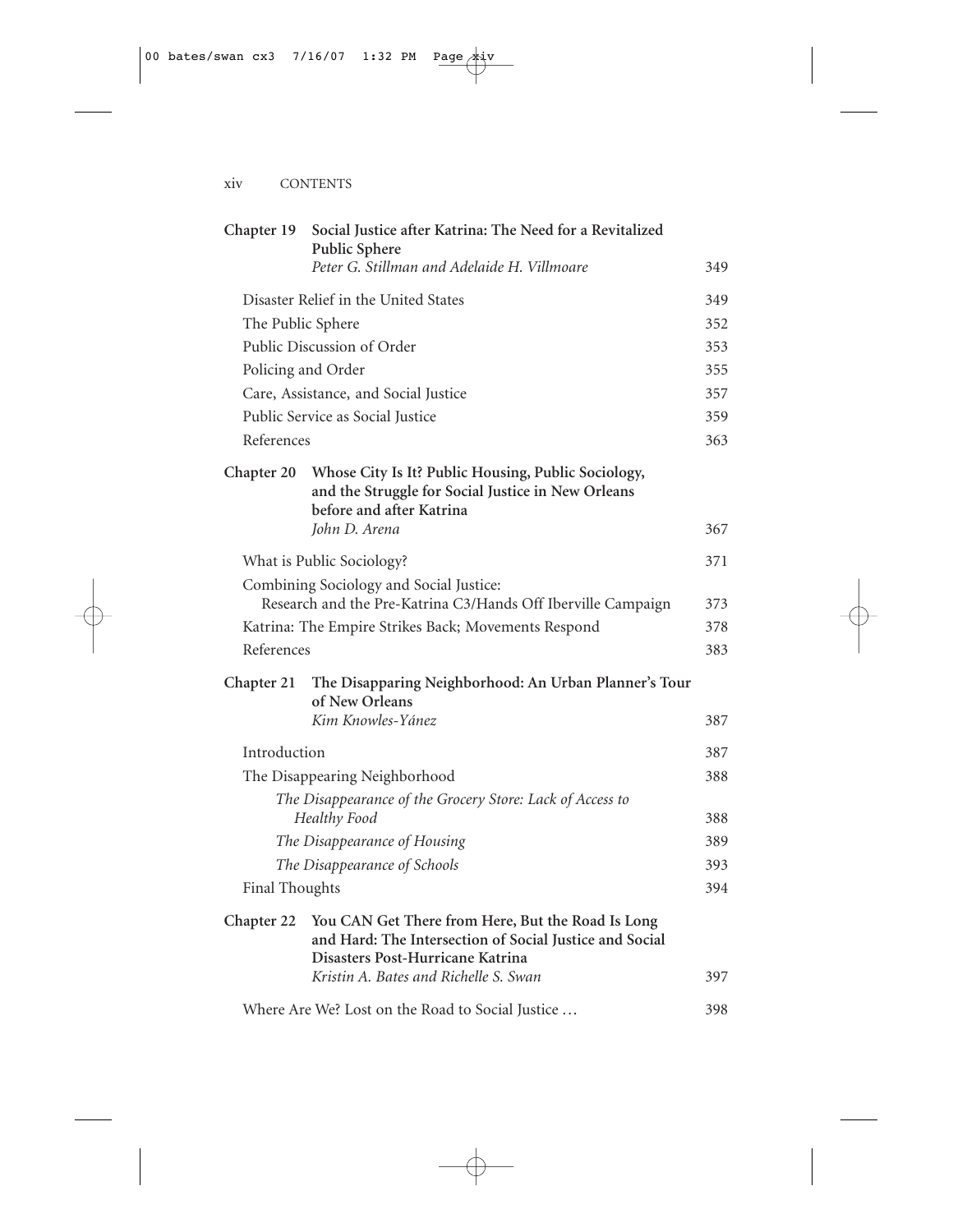| The Federal Government                     | 398 |
|--------------------------------------------|-----|
| Poverty and Public Policy                  | 399 |
| FEMA                                       | 400 |
| Public Housing in New Orleans              | 401 |
| Criminal Justice in New Orleans            | 401 |
| Moving down the Road to Substantive Change | 403 |
| References                                 | 404 |
| <b>About the Authors</b>                   | 409 |
| Index                                      | 417 |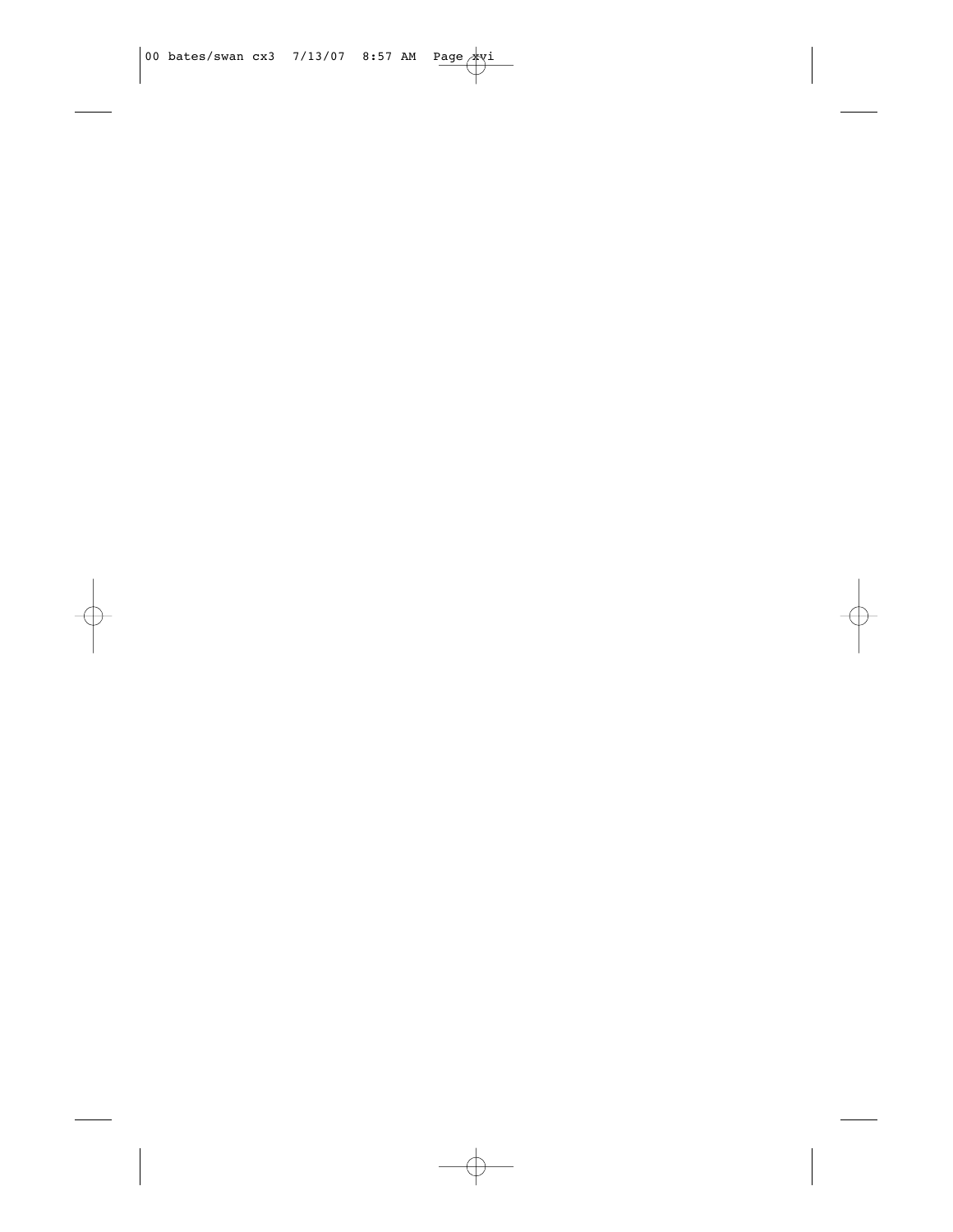#### **Preface**

The struggle for social justice and the study of social justice are not confined to a single discipline. This book is an example of the multidisciplinary nature of this struggle. The chapters of this book represent a vast array of disciplines: Communication, Criminology, Critical Studies, Education, Ethnic Studies, Geography, History, Justice Studies, Law, Political Science, Sociology, and Urban Planning. It is our hope that those who read this volume will recognize the importance of multiple perspectives in the study of and fight for social justice.